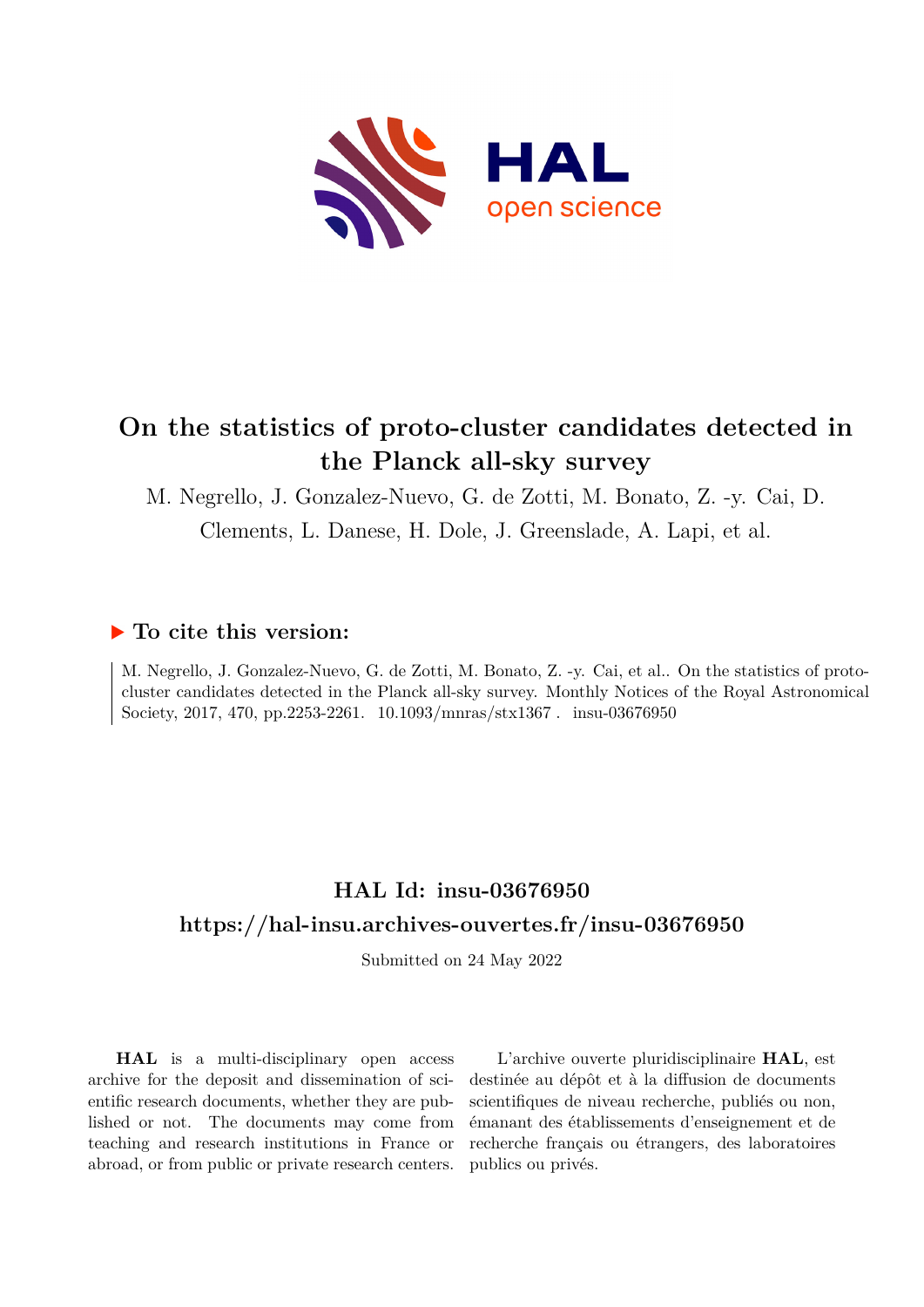# **On the statistics of proto-cluster candidates detected in the** *Planck* **all-sky survey**

M. Negrello,<sup>1\*</sup> J. Gonzalez-Nuevo,<sup>2</sup> G. De Zotti,<sup>3</sup> M. Bonato,<sup>3,4</sup> Z.-Y. Cai,<sup>5,6</sup> D. Clements,<sup>7</sup> L. Danese,<sup>4</sup> H. Dole,<sup>8,9</sup> J. Greenslade,<sup>5</sup> A. Lapi<sup>4</sup> and L. Montier<sup>10,11</sup>

<sup>1</sup>*School of Physics and Astronomy, Cardiff University, The Parade, Cardiff CF24 3AA, UK*

<sup>2</sup>*Departamento de F´ısica, Universidad de Oviedo, Avda. Calvo Sotelo s/n, Oviedo, Spain*

<sup>3</sup>*INAF, Osservatorio Astronomico di Padova, Vicolo Osservatorio 5, I-35122 Padova, Italy*

<sup>4</sup>*SISSA, Via Bonomea 265, I-34136 Trieste, Italy*

<sup>5</sup>*CAS Key Laboratory for Research in Galaxies and Cosmology, Department of Astronomy, University of Science and Technology of China, Hefei 230026, China*

<sup>6</sup>*School of Astronomy and Space Science, University of Science and Technology of China, Hefei 230026, China*

<sup>7</sup>*Imperial College London, Blackett Laboratory, Prince Consort Road, London SW7 2AZ, UK*

<sup>8</sup>*Institut d'Astrophysique Spatiale, CNRS (UMR 8617) Universite Paris-Sud 11, B ´ atiment 121, F-91405 Orsay, France ˆ*

<sup>9</sup>*Institut Universitaire de France, 103 bd Saint-Michel, F-75005 Paris, France*

<sup>10</sup>*UPS-OMP, IRAP, Universite de Toulouse, F-31028 Toulouse Cedex 4, France ´*

<sup>11</sup>*CNRS, IRAP, 9 Av. colonel Roche, BP 44346, F-31028 Toulouse Cedex 4, France*

Accepted 2017 May 31. Received 2017 May 31; in original form 2017 April 13

#### **ABSTRACT**

Observational investigations of the abundance of massive precursors of local galaxy clusters ('proto-clusters') allow us to test the growth of density perturbations, to constrain cosmological parameters that control it, to test the theory of non-linear collapse and how the galaxy formation takes place in dense environments. The *Planck* collaboration has recently published a catalogue of  $\gtrsim$ 2000 *cold* extragalactic sub-millimeter sources, i.e. with colours indicative of  $z \gtrsim 2$ , almost all of which appear to be overdensities of star-forming galaxies. They are thus considered as proto-cluster candidates. Their number densities (or their flux densities) are far in excess of expectations from the standard scenario for the evolution of large-scale structure. Simulations based on a physically motivated galaxy evolution model show that essentially all *cold* peaks brighter than  $S_{\rm 545GHz} = 500$  mJy found in *Planck* maps after having removed the Galactic dust emission can be interpreted as positive Poisson fluctuations of the number of high-*z* dusty proto-clusters within the same *Planck* beam, rather then being individual clumps of physically bound galaxies. This conclusion does not change if an empirical fit to the luminosity function of dusty galaxies is used instead of the physical model. The simulations accurately reproduce the statistic of the *Planck* detections and yield distributions of sizes and ellipticities in qualitative agreement with observations. The redshift distribution of the brightest proto-clusters contributing to the *cold* peaks has a broad maximum at  $1.5 \le z \le 3$ . Therefore follow-up of *Planck* proto-cluster candidates will provide key information on the high-*z* evolution of large scale structure.

**Key words:** galaxies: clusters: general – galaxies: evolution – large-scale structure of Universe – submillimetre: galaxies.

#### **1 INTRODUCTION**

Observations of the early evolution of large scale structure are important tools for testing galaxy formation theories, investigating galaxy evolution in dense environments and getting independent constraints on fundamental cosmological parameters (e.g. Harrison & Coles 2012; Casey 2016). This has motivated several observational efforts to identify high-redshift proto-clusters of galaxies (for a review see Overzier 2016) defined as high-*z* galaxy overdensities that will evolve into the local galaxy clusters.

The detection of these objects, however, proved to be challenging. Above  $z \approx 1.5$  the searches via the X-ray emission or the Sunyaev– Zeldovich (SZ) effect as well as the optical detection of the galaxy

<sup>-</sup> E-mail: [NegrelloM@cardiff.ac.uk](mailto:NegrelloM@cardiff.ac.uk)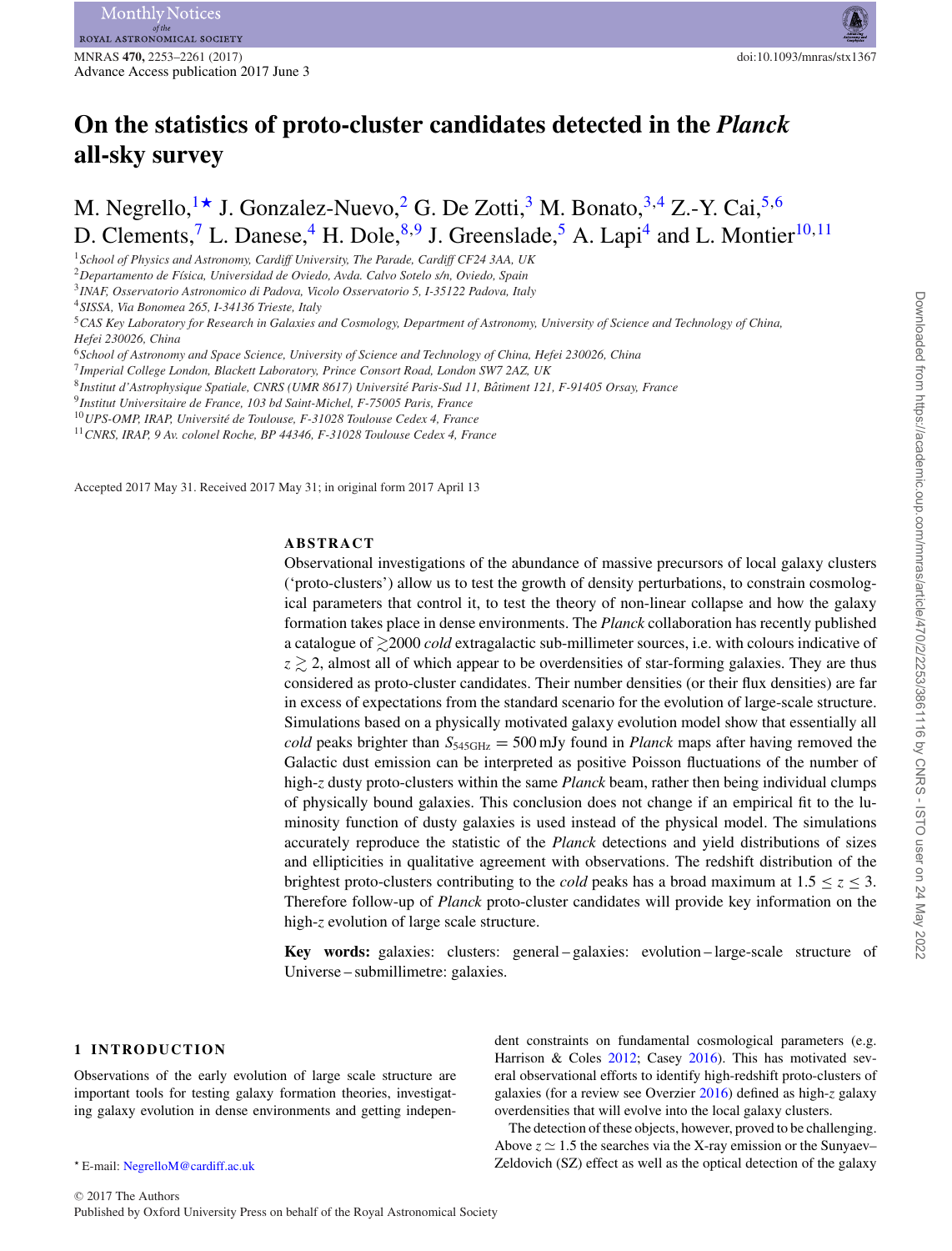red sequence are inefficient, not only because of the difficulty of high-*z* observations but even more because these methods are appropriate to detect evolved clusters with mature galaxy populations or the signature of a hot intercluster medium (ICM). But in high-*z* proto-clusters the ICM may not have yet reached the high temperatures necessary for X-ray or SZ detections, and member galaxies may be still in the active star-formation phase.

Indeed, (sub-)millimeter surveys with *Herschel*, Submillimetre Common-User Bolometer Array-2 (SCUBA-2) or APEX LABOCA proved to be capable of detecting candidate high-*z* proto-clusters of star-bursting galaxies (Valtchanov et al. 2013; Rigby et al. 2014; Dannerbauer et al. 2014; Casey et al. 2015; Ma et al. 2015; Clements et al. 2016). These objects are however rare and therefore very large area surveys are necessary to get a good statistics. As first pointed out by Negrello et al. (2005) low-resolution sub-mm surveys, such as those carried out by the *Planck* satellite, are very well suited for detecting proto-clusters because they integrate over the emission of *all* star-forming member galaxies, not only of those above some detection limit.

The Planck Collaboration XXXIX (2016, PCXXXIX hereafter) provided a catalogue of 2151 cold sub-mm sources with spectral energy distributions peaking between 353 and 857 GHz at 5arcmin resolution, detected by *Planck* in the cleanest 26 per cent of the sky, with flux density at 545 GHz above 500 mJy. This is referred to as the *Planck* high-*z*, or PH*z*, sample. The vast majority of the sources in the sample appear as overdensities of dusty star-forming galaxies, having colours consistent with  $z \geq 2$  and were considered as proto-cluster candidates.

Planck Collaboration XXVII (2015) used the Spectral and Photometric Imaging Receiver (SPIRE) on the *Herschel* satellite to perform follow-up observations of 234 *cold Planck* sources, satisfying the criterion of having their rest-frame far-infrared (FIR) peak redshifted to the frequency range 353 − 857 GHz, as expected for galaxies in the redshift range  $z = 2-4$ . Usable results were obtained for 228 of them, including 83 of the 203 sources within the area covered by the PH*z* sample. About 94 per cent of the SPIRE sources associated with the 228 *Planck* objects were found to be consistent with being galaxy overdensities; their (photometric) redshift distribution peaks at  $z \approx 2$  for a typical dust temperature of 35 K. Seven sources (about 3 per cent) are candidate lensed systems; all of them have spectroscopic redshifts and are at  $z > 2.2$  (Canameras et al. 2015).

As pointed out by PCXXXIX the nature of the high-*z* galaxy overdensities is still uncertain. Given the large uncertainties in the photometric redshift estimates, it is impossible, at present, to establish whether galaxies making up the overdensities are physically related or are just part of random fluctuations in the galaxy number density within the *Planck* resolution element.

PCXXXIX found that the distribution of the total  $(8-1000 \,\mu m)$  infrared (IR) luminosities of overdensities peaks around  $2 \times 10^{14}$  L<sub>O</sub> for their reference dust temperature of 35 K. Using the calibration by Kennicutt & Evans (2012), the corresponding star formation rate (SFR) is  $\approx$  3 × 10<sup>4</sup> M<sub>☉</sub> yr<sup>-1</sup>. The associated halo mass,  $M_h$ , can be estimated using the SFR– $M<sub>h</sub>$  relation at  $z = 2$  derived by Aversa et al. (2015) exploiting the abundance matching technique. For mean SFRs in the range 30–1000 M<sub>☉</sub>  $yr^{-1}$  (the typical SFR of *z*  $\simeq$  2 star-forming galaxies is  $\simeq$ 300 M<sub>⊙</sub> yr<sup>-1</sup>, see fig. 9 of Cai et al. 2014) the sum of halo masses of star-forming galaxies is  $M_{h,sf} \simeq 5 \times 10^{14} M_{\odot}$ , independently of the SFR. If the lifetime of the star-forming phase is  $t_{sf}$ , the *total* halo mass is  $M_h \simeq M_{h,sf}(t_u/t_{sf})$ , where  $t_u \approx 3.3$  Gyr is the age of the universe at  $z \approx 2$ . Since  $t_{sf}$  is likely  $<$ 1 Gyr,  $M<sub>h</sub>$  is probably several times larger than  $M<sub>h,sf</sub>$ . The

redshift-dependent halo mass function by Sheth & Tormen (1999) gives a surface density of haloes with mass larger than  $M_{h,sf}$  at *z* > 2 of  $\sim$ 5 × 10<sup>-5</sup> deg<sup>-2</sup> (and much lower than that for *M*<sub>h</sub>, since the density sinks down exponentially in this mass range) to be compared with the surface density of *Planck* overdensities of 0.21 deg−2. This already highlights a problem with the interpretation of overdensities as proto-clusters.

To look for a plausible explanation of the results by PCXXXIX we have updated the study by Negrello et al. (2005) who worked out a formalism to derive the IR luminosity functions and number counts of proto-clusters of dusty galaxies. In the last decade the amount of data on the cosmological evolution of the IR luminosity function and on the clustering properties of dusty galaxies has grown enormously, allowing us to put our estimates on a much more solid basis than what was possible in 2005. We will adopt as our reference the latest Cai et al. (2013) version of the self-regulated galaxy evolution model developed by Granato et al. (2004) and Lapi et al. (2006, 2011). However we checked that our results and conclusions do not significantly change if we adopt an empirical fit of the luminosity function of dusty galaxies (e.g. Mancuso et al. 2016).

The paper is organized as follows. In Section 2, we review and update the formalism introduced by Negrello et al. (2005), while in Section 3 we briefly describe the model adopted for the luminosity function and the clustering properties of dusty galaxies. Predictions for the number counts of proto-clusters and comparison with data are presented in Section 4. In Section 5, we investigate the effect on the estimated number counts of Poisson fluctuations of the number of proto-clusters within the *Planck* beam. Section 6 summarizes and discusses our main conclusions.

Throughout the paper we assume a flat cold dark matter cosmology with  $\Omega_{0, m} = 0.315$ ,  $\Omega_{0, b} = 0.044$ ,  $h = 0.67$  and  $\sigma_8 = 0.81$ , with an index  $n = 1$  for the power spectrum of primordial density fluctuations, consistent with the *Planck* results (Planck Collaboration XIII 2016).

#### **2 FORMALISM**

The mean luminosity of a clump of *clustered* galaxies or of a *protocluster*, at redshift  $z$  is<sup>1</sup> (Peebles 1980)

$$
\bar{L}_{cl}(z) = \int_{\mathcal{L}} \frac{dN(L', z)}{dL'dV} L'dL' \int_{V_{cl}} \xi(r, z)dV, \tag{1}
$$

where  $dN(L, z)/dL dV$  is the comoving luminosity function of galaxies and  $\xi(r, z)$  is their spatial correlation function;  $V_{\text{cl}}$  is the volume of the proto-cluster (the choice of the proto-cluster radius will be discussed in Section 3), while *r* is the comoving radial distance to the volume element d*V*. The variance of the clump luminosity is

$$
\sigma_{L_{\text{cl}}}^2(z) = \int_{\mathcal{L}} \frac{dN(L', z)}{dL'dV} L'^2 dL' \int_{V_{\text{cl}}} \xi(r, z) dV \n+ \left[ \int_{\mathcal{L}} \frac{dN(L', z)}{dL'dV} L' dL' \right]^2 \int \int_{V_{\text{cl}}} [\zeta(r_1, r_2, z) \n+ \xi(r_{12}, z) - \xi(r_1, z) \xi(r_2, z)] dV_1 dV_2,
$$
\n(2)

where  $r_{12}$  is the comoving distance between the volume elements  $dV_1$  and  $dV_2$ , and  $\zeta$  is the reduced part of the three-point spatial

<sup>&</sup>lt;sup>1</sup> At variance with Negrello et al.  $(2005)$  we have now dropped from the equations all the Poisson terms, as we are specifically interested in *physically related* galaxies.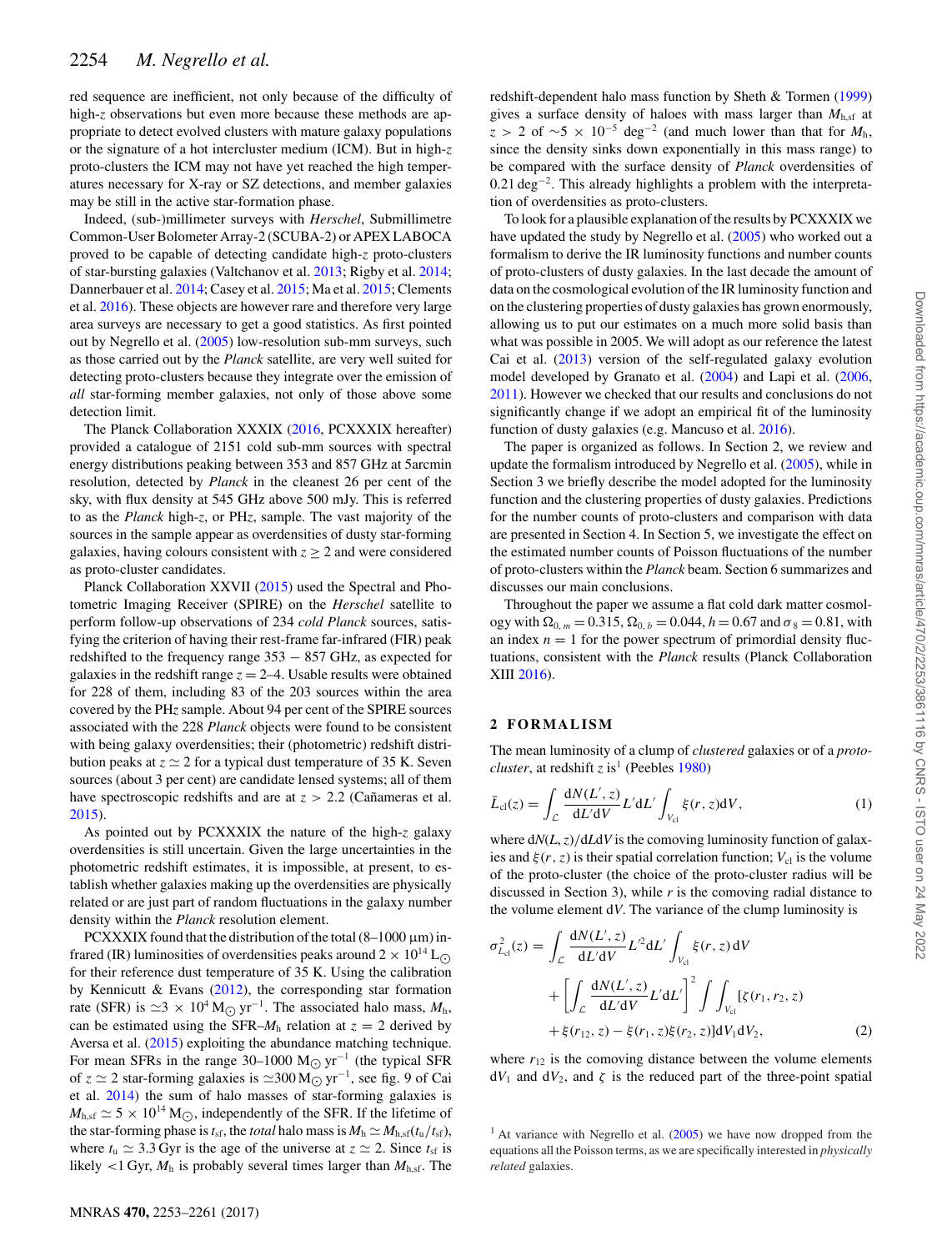correlation function for which we assume the standard hierarchical formula:

$$
\zeta(r_1, r_2) = Q(z) \left[ \xi(r_1) \xi(r_2) + \xi(r_1) \xi(r_{12}) + \xi(r_{12}) \xi(r_2) \right]. \tag{3}
$$

The variance of clump luminosities [equation (2)] is the sum of the contributions from fluctuations in the total luminosity and in the number of member sources.

Using equation (3) we rewrite equation (2) as

$$
L_{cl}(z) = \int_{\mathcal{L}} \frac{dN(L', z)}{dL'dV} L'^2 dL' \int_{V} \xi(r, z) dV
$$
  
+ 
$$
\left[ \int_{\mathcal{L}} \frac{dN(L', z)}{dL'dV} L' dL' \right]^2
$$
  

$$
[Q(z) - 1] \left( \int_{V} \xi(r, z) dV \right)^2
$$
  
+ 
$$
\left[ \int_{\mathcal{L}} \frac{dN(L', z)}{dL'dV} L' dL' \right]^2
$$
  

$$
2Q(z) \int_{V} \xi(r_{12}, z) \xi(r_{1}) dV_1 dV_2
$$
  
+ 
$$
\left[ \int_{\mathcal{L}} \frac{dN(L', z)}{dL'dV} L' dL' \right]^2
$$
  

$$
\int_{V} \xi(r_{12}, z) dV_1 dV_2.
$$
 (4)

The statistics of the matter-density distribution found in *N*-body simulations are successfully reproduced by a log-normal function (Coles & Jones 1991; Kofman et al. 1994; Taylor & Watts 2000; Kayo, Taruya & Suto 2001; Taruya, Hamana & Kayo 2003), not only in weakly non-linear regimes, but also up to density contrasts  $\delta \approx 100$ . If light is a (biased) tracer of mass, fluctuations in the luminosity density should reflect the statistics of the matter-density field. Therefore we adopt, following N05, a log-normal shape for the distribution of  $L_{cl}$ . This function is completely determined by its first (mean) and second (variance) moments:

$$
\frac{dN(L_{\rm cl}, z)}{dL_{\rm cl}dV} = \frac{\exp[-\frac{1}{2}[\ln L_{\rm cl} - \mu(z)]^2/\sigma^2(z)]}{\sqrt{2\pi\sigma^2(z)}L_{\rm cl}},
$$
(5)

where

σ2

$$
\mu(z) = \ln \left[ \frac{\bar{L}_{\text{cl}}^2(z)}{\sqrt{\sigma_{L_{\text{cl}}}^2(z) + \bar{L}_{\text{cl}}^2(z)}} \right],\tag{6}
$$

$$
\sigma^{2}(z) = \ln \left[ \frac{\sigma_{L_{\text{cl}}}^{2}(z)}{\bar{L}_{\text{cl}}^{2}(z)} + 1 \right].
$$
\n(7)

The function is normalized by requiring the conservation of the luminosity density

$$
\int_{\mathcal{L}_{cl}} \frac{dN(L'_{cl}, z)}{dL'_{cl}dV} L'_{cl} dL'_{cl} = \int_{\mathcal{L}} \frac{dN(L', z)}{dL' dV} L' dL'.
$$
\n(8)

#### **3 ADOPTED MODEL FOR DUSTY GALAXIES**

We compute the clump total-infrared  $(8-1000 \,\mu m)$  luminosity function using the redshift-dependent IR luminosity function of dusty galaxies provided by the Cai et al. (2013, C13 hereafter) model which accurately reproduces the observational determinations, available up to  $z \approx 4$  (see Fig. 1 of Bonato et al. 2014),



**Figure 1.** Upper panel: spatial correlation length of proto-spheroids estimated by Cai et al. (2013; solid line) compared to the observational determination by Chen et al. (2016) from a sample of near-infrared selected sub-millimeter galaxies (red dots). Lower panel: lower and upper limits on the value of *r* adopted for integration in equations (1) and (4). The dotted curve shows, for comparison, the comoving scale corresponding to an angular separation of 5 arcmin, approximately the FWHM of the *Planck* beam at 545 GHz.

as well as a broad variety of other relevant data.2 In order to assess the robustness of our results we also work out predictions based on a parametric fit to the infrared luminosity function of dusty galaxies. Specifically, we use the results by Mancuso et al. (2016) who preformed a fit to the global, redshift-dependent, SFR function of galaxies measured at UV and FIR wavelengths by the *Hubble* and the *Herschel* space telescopes. As we are interested in the dust-obscured phase of the formation of galaxy clusters at  $z \gtrsim$ 1, we just need the part of the global SFR function above SFR  $\gtrsim$ 50 M<sub>○</sub> yr<sup>-1</sup> [corresponding to luminosities  $L_{\text{SFR}} \gtrsim few \times 10^{11} \text{ L}_{\odot}$ (Kennicutt & Evans  $2012$ ), where, generally, the star formation is heavily obscured by dust. In practise we identify the value of the SFR at which the global SFR function is a factor of 10 higher than the SFR function derived by Mancuso et al. (2016) from UV (dust-corrected) data alone and apply an exponential cut-off

<sup>&</sup>lt;sup>2</sup> A tabulation of the IR luminosity function at several redshifts as well as figures showing fits to other relevant data sets are available at [http://people.sissa.it/zcai/galaxy\\_agn/](http://people.sissa.it/zcai/galaxy_agn/) or [http://staff.ustc.edu.cn/zcai/](http://staff.ustc.edu.cn/zcai/galaxy_agn/index.html) [galaxy\\_agn/index.html.](http://staff.ustc.edu.cn/zcai/galaxy_agn/index.html)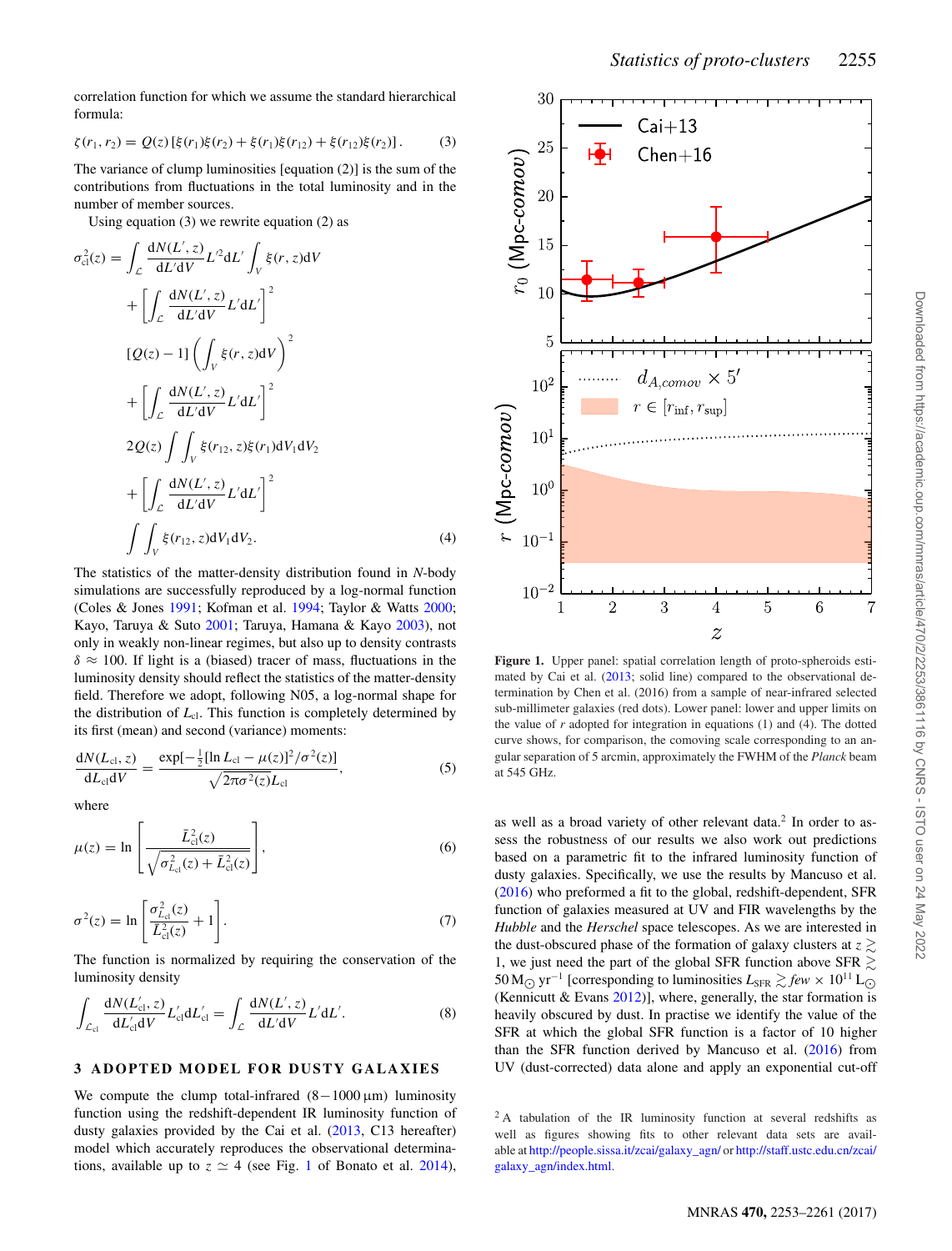

Figure 2. Angular correlation function of faint sub-millimeter galaxies measured by Chen et al. (2016; data points) in different photometric redshift bins. Top panels: comparison with the theoretical angular correlation function derived from the model of Cai et al. (2013; solid black curve) without any fine tuning of the clustering parameters. The 1- and 2-halo terms are shown by the dotted and the dashed curves, respectively. Bottom panels: same as above but with an additional contribution to the 1-halo term, modelled as a power law [ $\xi(r) \propto r^{-\gamma}$ , with  $\gamma = 3.3$ , dot–dashed curve; see text].

below that value. The cut-off correponds to SFR  $\sim 60 \,\text{M}_{\odot} \text{ yr}^{-1}$  to 120 M<sub>☉</sub> yr<sup>-1</sup> from  $z = 2$  to  $z = 5$ , or to infrared luminosities  $L_{IR}$  ~  $4 \times 10^{11}$  L<sub>⊙</sub> to ~8 × 10<sup>11</sup> L<sub>⊙</sub>, respectively.

The two-point correlation function of dusty galaxies was computed using the halo occupation distribution (HOD) formalism. The power spectrum of the galaxy distribution is parametrized as the sum of two terms: a 1-halo term, dominating on small scales, that accounts for the distribution of galaxies within the same halo; and a 2-halo term, that describes the correlations amongst galaxies residing on different haloes and, therefore dominates on larger scales. The HOD provides a statistical description of how galaxies populate dark matter haloes and we model it using the central-satellite formalism (see e.g. Zheng et al. 2005). This assumes that the first galaxy to be hosted by a halo lies at its centre, while the remaining galaxies are distributed in proportion to the halo mass profile and are classified as satellites. The mean halo occupation function of satellite galaxies is parametrized as:  $\langle N_{\rm sat} \rangle \propto (M_{\rm vir}/M_{\rm sat})^{\alpha_{\rm sat}}$ , where  $M_{\text{vir}}$  is the halo mass and the power-law index  $\alpha_{\text{sat}}$  is a free parameter. As for the 2-halo term, the key parameter, determining the amplitude of the effective bias function  $b_{\text{eff}}(z)$ , is the minimum halo mass, *M*vir, min.

We have adopted the HOD parameter values derived by C13 by fitting the power spectra of the cosmic infrared background (CIB) measured by *Planck* and *Herschel*. The spatial correlation function,  $\xi(r, z)$ , was then computed as the Fourier antitransform of the 3D power spectrum. We refer the reader to Xia et al. (2012) for all the relevant details on the formalism used. The clustering radius, or correlation length,  $r_0$ , defined by  $\xi(r_0, z) = 1$ , is found to be, in comoving units,  $r_0 \approx 10 - 20$  Mpc in the redshift range  $z \sim 1 - 7$ . It is shown by the solid line in the upper panel of Fig. 1.

Recently, Chen et al. (2016b) have measured the correlation length of a sample of ∼3000 sub-millimetre galaxies, with redshifts  $z \sim 1-5$  and star formation rates  $\gtrsim 60-100 \,\text{M}_{\bigodot} \,\text{yr}^{-1}$ , identified using a new colour selection technique, which combines three optical-near-infrared colours (Chen et al. 2016a). Their estimates of  $r_0$  in 3 redshift intervals (1 <  $z$  < 2, 2 <  $z$  < 3 and 3 <  $z$  < 5) are shown in the same figure and are in good agreement with the results of C13.

In Fig. 2, we show the angular correlation function measured by Chen et al.  $(2016b)$  in the 3 redshift slices and for the full sample (1 < *z*<5). The prediction of the C13 model [computed using the redshift distribution of the Chen et al. (2016b) sample], without any tuning of the HOD parameters, is also shown for comparison (dashed curve for the 2-halo term; dotted curve for the 1-halo term). The agreement is remarkably good on angular scales  $\theta \gtrsim 0.1$ arcmin; however, on the smallest scales the model significantly underestimate the clustering of sub-mm galaxies. This is not a surprise considering that the constraints derived by C13 were obtained from measurements performed at larger angular scales than those probed by Chen et al. It is beyond the scope of this paper to perform a detailed analysis of the signal measured by Chen et al. within the HOD formalism. Therefore, in order to achieve a good agreement with the data we add an extra contribution to the 1-halo term below  $\theta = 0.2$  arcmin, that we model as a power law,  $\xi(r) \propto r^{-\gamma}$ . The fit to the data gives  $\gamma = 3.3 \pm 0.2$ . The extra term is shown by the dot-dashed curve in the lower panels of Fig. 2.

We adopt the transition scale between the 2- and the 1-halo terms as the radius of the proto-cluster,  $r_{\rm cl}$ . As illustrated by Fig. 2, the corresponding angular scale ranges from  $\approx$ 1 to  $\approx$ 0.4 arcmin for *z* varying from  $\approx$  1 to  $\approx$  5. Hence, the *Planck* resolution is not ideal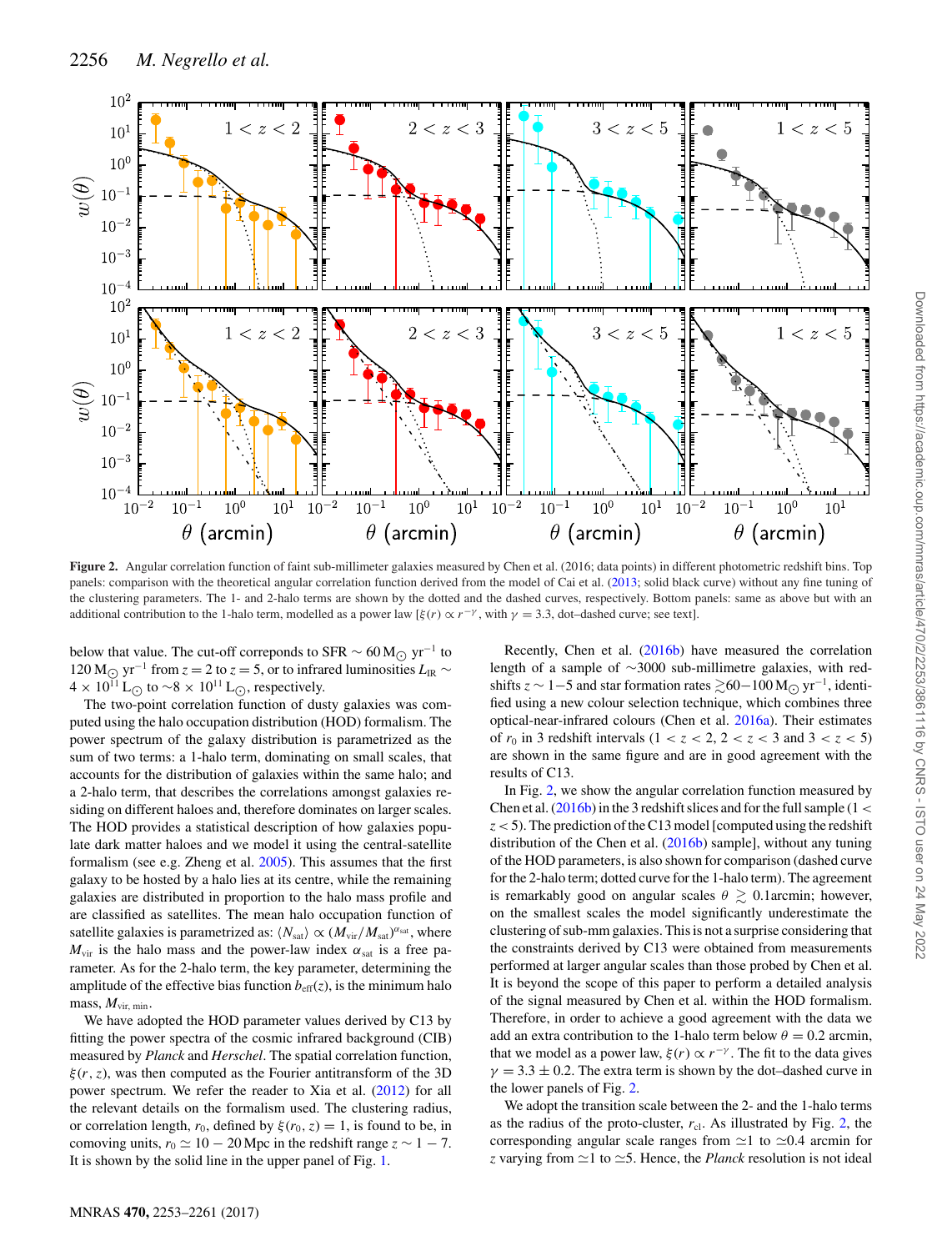for detecting individual proto-clusters. Higher resolution surveys, such as those planned with the cosmic origins explorer (CORE), will be far more efficient for this purpose (De Zotti et al. 2016).

The additional power-law contribution to  $w(\theta)$  dominates on scales  $\leq 0.1 - 0.2$  arcmin corresponding to *physical* linear scales of 50–100 kpc. Interestingly, this is the scale of the proto-cluster cores at  $z \approx 2.4-2.5$  detected by Ivison et al. (2013) and Wang et al. (2016).

The integrals over *r* in equations (1) and (4) are carried out up to  $r_{\text{sup}} = r_{\text{cl}}$ , while the lowest value of *r* is set by the minimum angular scale probed by the Chen et al. measurements, i.e. ∼0.025 arcmin (or 1.5 arcsec), which corresponds to a *comoving* length of  $\sim$ 25−64 kpc for  $z = 1 - 7$ . In our calculations we set  $r_{\text{inf}} =$ 40 kpc (comoving), corresponding to  $\simeq$  13 kpc (physical) at  $z \simeq 2$ where the distribution of *Planck* proto-cluster candidates peaks. The values of  $r_{\text{inf}}$  and  $r_{\text{sup}}$ , as a function of redshift, are shown by the upper and lower limits of the shaded region in lower panel of Fig. 1. In the same figure, the dotted curve represents the scale sampled by the beam of *Planck* at sub-millimeter wavelengths (i.e. 5arcmin). It is clear that such proto-clusters would appear as point-like sources in the *Planck* maps.

For the amplitude  $Q$  of the three-point correlation function  $\zeta$ we assumed  $Q(z) = 1/b^2(M<sub>eff</sub>, z)$ . This formula was derived by Szapudi et al. (2001) from *N*-body simulations and holds on scales  $≤ 10$  Mpc  $h^{-1}$ , i.e. on the scales of interest here. We neglect any dependence of *Q* on the linear scale. At variance with N05 we do not consider a model with  $Q = 1/b$  suggested by perturbation theory (Fry & Gaztanaga 1993) as this holds on larger scales, i.e. in the limit of small density fluctuations. We also discard the unrealistic model corresponding to  $Q(z) = 1$ , as this holds for a pure dark-matter distribution, i.e. not for visible galaxies (e.g. Szapudi, Meiksin & Nichol 1996).

We note that since  $Q(z)$  decreases with increasing redshift, the contribution to  $\sigma_{\rm cl}^2$  from the second term in the right-hand side of equation (2) may become negative. When this happens we set such contribution to zero.

#### **4 RESULTS AND COMPARISON WITH OB SE RVAT IO N S**

The search of proto clusters at high redshift have been carried out using many different approaches and several of these structures have already been found. We provide below a summary of some of the most significant findings.

By exploiting the wealth of data covering the entire accessible electromagnetic spectrum in the  $2 \text{ deg}^2$  Cosmological Evolution Survey (COSMOS; Scoville et al. 2007) field, Capak et al. (2011) searched for  $z > 4$  proto-clusters finding one at  $z = 5.30$ . This primordial cluster is characterized by an overdensity of galaxies within a region of ∼2 Mpc (comoving) radius around the extreme starburst galaxy COSMOS AzTEC-3 and has an estimated total (baryonic+dark) mass of  $\gtrsim 4 \times 10^{14}$  M<sub>O</sub>.

Ivison et al. (2013) identified at least four intrinsically luminous galaxies at  $z = 2.41$  across an ~100 kpc region by studying the CO line properties of the sub-mm brightest sources in the *Herschel* Astrophysical Terahertz Large Area Survey (*H*-ATLAS; Eales et al. 2010). Specifically, they focused on a sample of candidate lensed galaxies with 2.1  $\le z \le 3.5$ , extracted from ∼330 deg<sup>2</sup> of the *H*-ATLAS (i.e. the Equatorial + North Galactic pole fields), for which measurements of the CO(1-0) emission line were previously obtained with the Green Bank Telescope (Harris et al. 2012). The clump of luminous galaxies discovered by Ivison et al. (2013) was interpreted as the core of an overdensity that will evolve into a massive ( $\sim$ 10<sup>14.6</sup> M<sub>○</sub>) cluster.

Wang et al.  $(2016)$  looked instead for concentrations of  $K_s$ -band selected red galaxies at  $z > 2$  over a 1.62 deg<sup>2</sup> region of the COS-MOS field, finding a significant overdensity of massive galaxies at  $z = 2.506$  associated with extended X-ray emission. The high star formation rate ( $\sim$ 3400 M<sub> $\odot$ </sub> yr<sup>-1</sup>) measured in the central 80 kpc region of the overdensity suggests that also in this case we are witnessing the rapid build-up of a cluster core.

Clements et al. (2014) examined the *Herschel*/SPIRE images of the 16 Planck Early Release Compact Source Catalog sources lying within the 90 deg<sup>2</sup> of the Herschel Multitiered Extragalactic Survey (HerMES; Oliver et al. 2012), finding four overdensities of sub-mm sources. Using existing multiwavelength photometric data they estimated redshifts in the range *z* ∼ 0.8−2.3 and typical star formation rates SFR > 1000 M<sub> $\odot$ </sub> yr<sup>-1</sup> for the proto -clusters.

In Fig. 3 we compare these observations with the predictions based on our model. The measured infrared luminosities of the proto-clusters, listed in Table 1, are presented as lower limits. In fact they only account for cluster members detected above the flux limit of the observations, while a significant, or even dominant, contribution is expected from fainter members. For example, using the Cai et al. (2013) model we find that sources brighter than 50 mJy at 500 μm, approximately the 90 per cent completeness level of *Herschel* observations used by Planck Collaboration XXVII (2015), comprise 29, 43, 65 and 66 per cent of the luminosity obtained integrating the whole luminosity function at  $z = 1.5, 2, 2.5$  and 3, respectively. In other words, proto-clusters stand out more clearly in sub-mm maps, such as those that have been provided by *Planck* and will be hopefully provided by CORE, than in much higher resolution point source surveys at the same wavelengths. This is in keeping with the findings by Clements et al. (2014) and Planck Collaboration XXXIX (2016) who noted that the sub-mm flux densities of proto-cluster candidates measured by *Planck* are about two to three times larger than the summed luminosities of member galaxies detected with *Herschel* within the *Planck* beam, although part of the difference is to be attributed to the 'flux boosting' affecting the low signal-to-noise *Planck* measurements (sources are preferentially detected if they are on top of positive confusion plus instrumental noise fluctuations).

Not only the proto-cluster luminosities but also the number densities inferred from the Ivison et al. (2013) and Wang et al. (2016) detections are lower limits. Ivison et al. (2013) only focused on *Herschel* sources with existing CO line measurements, while Wang et al.  $(2016)$  based their selection on a  $K_s$ -band catalogue, that may miss proto-clusters of heavily dust-enshrouded galaxies. Information on the redshift and infrared luminosity of the proto-clusters in Fig. 3 are summarized in Table 1.

We also show, in the same figure, the predictions based on the infrared luminosity function of Mancuso et al.  $(2016)$ . For  $2 \le z \le 3.5$ the latter predicts ×1.5−2 more proto-clusters than the Cai model. This is because the Mancuso et al. (2016) infrared luminosity function is higher than the Cai et al. (2013) one for  $L_{\text{IR}} \lesssim 10^{12} \text{ L}_{\odot}$  and  $z \gtrsim 2$ , which leads to higher values of the mean and variance of the clump luminosity. However, the difference between the two models is still consistent with the uncertainties in the measured luminosity function of dusty galaxies at those luminosities and redshifts (see fig. 1 of Mancuso et al. 2016).

Having checked that our model yields results consistent with observations, that refer to the redshift range probed by the sample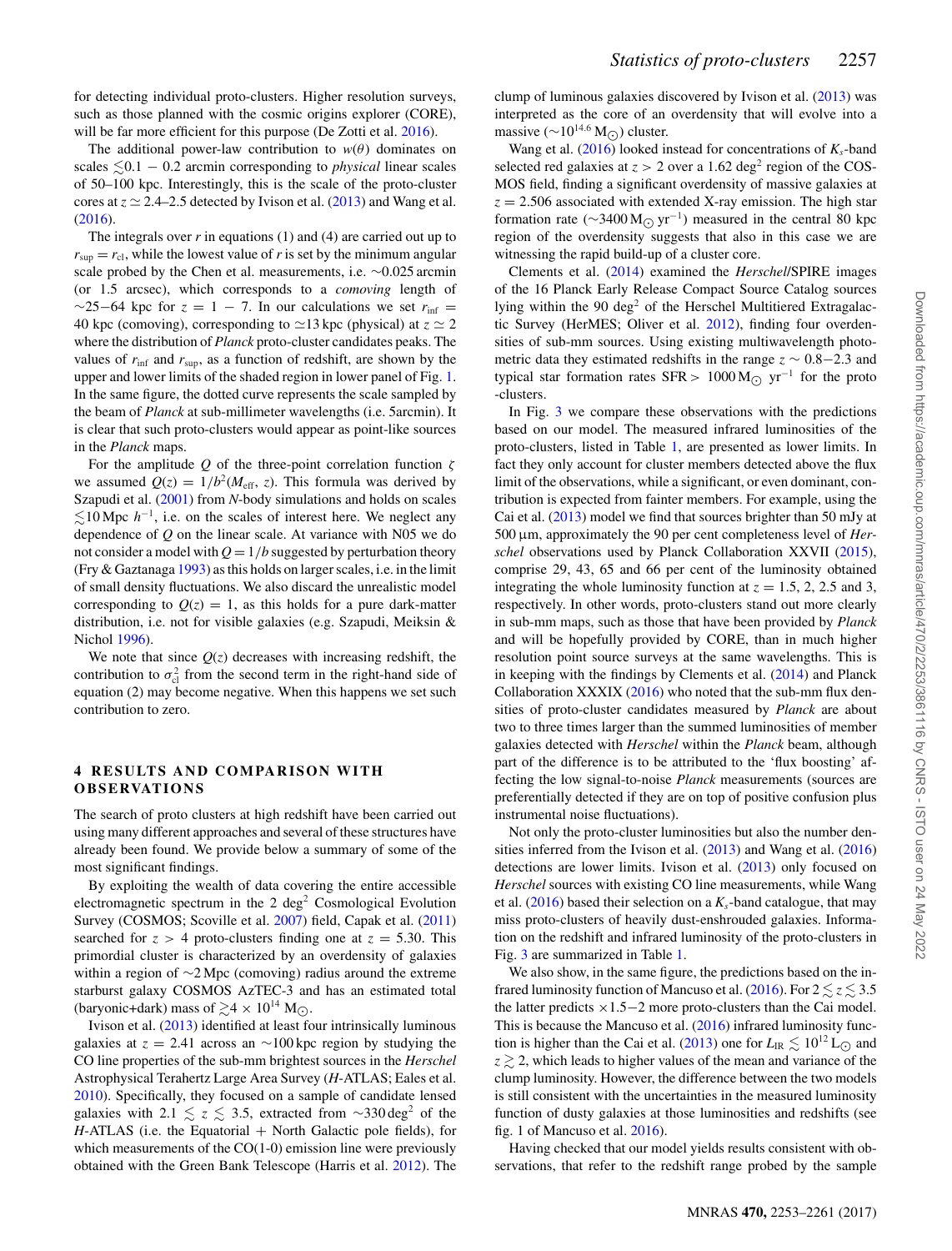

**Figure 3.** Cumulative infrared luminosity function of proto-clusters with redshifts in the range  $2 < z < 3.5$  (upper panel) and with  $z > 4$  (lower panel). The predictions, based on the Cai et al. model are shown by the thick dashed red curve while, for comparison, the abundance of un-lensed proto-spheroids is shown by the thick solid black curve. The excess density of proto-clusters compared to unlensed proto-spheroids is compensated by a deficit at faint luminosities (not shown): the luminosity density is conserved (equation 8). The lighter curves are predictions based on the infrared luminosity function of Mancuso et al. (2016) for dusty galaxies (solid back curve) and protoclusters (dashed red curve). The data points mark the constraints on the abundance of dusty proto-clusters set by the discoveries of such objects reported in Capak et al. (2011), Ivison et al. (2013), Clements et al. (2014) and Wang et al. (2016). The luminosities of detected proto-clusters are the sum of those of member galaxies above the detection limits. Hence, they do not include the contribution of fainter member galaxies, whose summed emission may be dominant (see text).

of PCXXXIX, we compare, in Fig. 4, our predictions (dashed red curve; thicker for the Cai et al. model and lighter for the Mancuso et al. (2016) empirical luminosity function) with the counts at 545 GHz (550 μm) of the PH*z* sources, reported in the latter paper (filled blue circles). The number counts at a given wavelength are derived from the IR luminosity function of the clumps [equation

**Table 1.** Information about the proto-clusters at redshift  $z > 2$  in Fig. 3. The quoted infrared luminosities are those derived by summing the contributions from all the detected star forming galaxy members. Therefore they do not account for the emission due to unresolved/undetected cluster members.

| Z.              | $L_{\rm IR}$ ( $\times 10^{12}$ L <sub>(2)</sub> ) | Reference              |
|-----------------|----------------------------------------------------|------------------------|
| $2.05 \pm 0.09$ | $31 \pm 6$                                         | Clements et al. (2014) |
| $2.27 \pm 0.12$ | $73 + 11$                                          | Clements et al. (2014) |
| 2.41            | $57 \pm 6$                                         | Ivison et al. $(2013)$ |
| 2.506           | 15.8                                               | Wang et al. (2016)     |
| 5.30            | $17 \pm 8$                                         | Capak et al. $(2011)$  |

(5)] by adopting the spectral energy distribution (SED) of the  $z =$ 2.3 star forming galaxy SMM J2135-0102 (Swinbank et al. 2010) for the proto-spheroids, as done by Cai et al. (2013).

Apart from the small fraction of strongly lensed galaxies (around 3 per cent; Planck Collaboration XXVII 2015), these candidate high-z sources may be either overdensities of bright star-forming galaxies (i.e. proto-clusters) or high peaks of the cosmic infrared background (CIB) fluctuations which have red colours because they are contributed by physically unrelated high-*z* galaxies.

Figure 4 also shows, for comparison, the differential number counts of strongly lensed galaxies. Such counts were computed using the formalism of Lapi et al. (2012, their SISSA model) with a maximum amplification  $\mu_{\text{max}} = 15$  that is found by Negrello et al. (2017) to reproduce the counts of strongly lensed galaxies in the *H*-ATLAS. The number densities of the PH*z* sample are well in excess of those expected from our model, also when using the empirical luminosity function of Mancuso et al. (2016), and, more importantly, of the number densities of high-*z* haloes capable of hosting them, as pointed out in Section 1. In the next Section we discuss a plausible explanation of the discrepancy.

#### **5 THE EFFECT OF SOURCE CONFUSION**

Thanks to the very-low instrumental noise of the *Planck* High Frequency Instrument (HFI), the fluctuation field measured in the HFI maps is signal-dominated. In regions with low Galactic dust content, clustering of high-*z* sources making up the CIB is the dominant source of intensity fluctuations, at sub-mm wavelengths, on the several arcmin scales of interest here. The probability distribution function (PDF) of such intensity fluctuations is highly skewed, with an extended tail towards high signal-to-noise ratios (cf. fig. 10 of De Zotti et al. 2015).

To investigate the nature of high signal-to-noise intensity peaks we have resorted to Monte Carlo simulations. Proto-clusters have been randomly distributed in infrared luminosity and redshift over an area of 5000 deg<sup>2</sup>, according to the modelled luminosity functions. The area was divided into  $1.7 \times 1.7$  arcmin pixels<sup>3</sup> and the flux densities of proto-clusters within each pixel were summed up. The map was then convolved with the *Planck* beam and background subtracted. The source extraction was performed by looking for connected pixels with signal-to-noise ratio  $(SNR)^4$  SNR  $> 5$  as in PCXXXIX. A couple of examples of the content of simulated intensity peaks with SNR  $\geq$  5 are shown in Fig. 6. One or two very luminous proto-clusters are generally present; however, most of the flux density within the *Planck* beam is accounted for by much

<sup>3</sup> 1.7 arcmin corresponds to 1/3 of the *Planck* Full Width at Half Maximum (FWHM) at 545 GHz.

<sup>4</sup> A detection requires at least one pixel above the SNR threshold.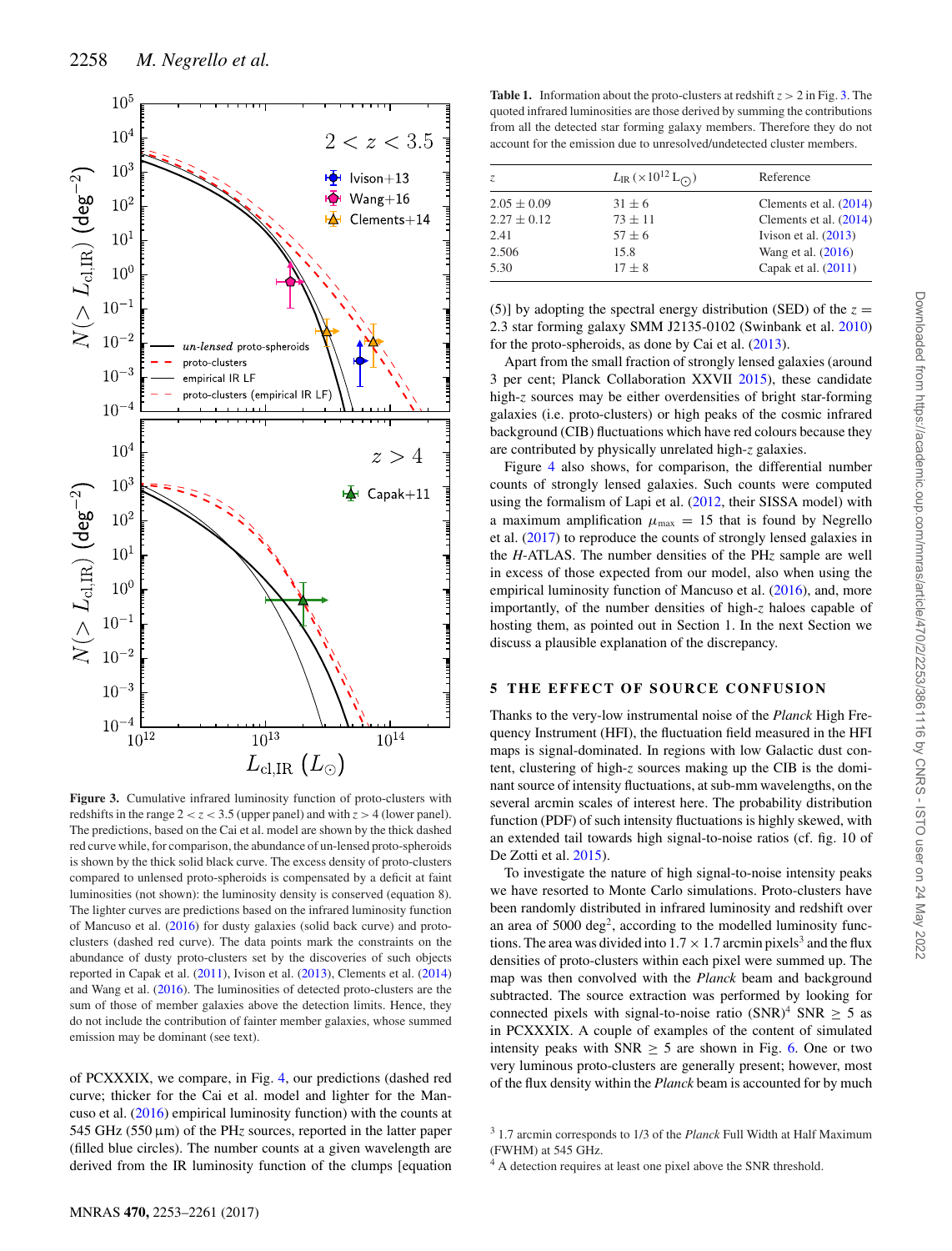

Figure 4. Predicted differential number counts of proto-clusters at 545 GHz (550  $\mu$ m) derived from the Cai et al. model (2013; thick dashed red curve) and the infrared luminosity function of Mancuso et al. (2016; light dashed red curve). Data points are for the PH*z* sample (PCXXXIX; blue circles). For comparison, the number counts of both un-lensed and strongly lensed proto-spheroidal galaxies, from the Cai et al. model, are shown by the thick and the thin solid black curves, respectively. On the right-hand panel the *Planck* results are compared with the number counts of sources detected with signal-to-noise ratio  $SNR \ge 5$ in the simulated map (yellow stars for the Cai model and orange pentagons for the empirical luminosity function of Mancuso et al. 2016).



**Figure 5.** Predicted integral number counts of proto-clusters at 545 GHz  $(550 \mu m)$ ; dashed red curves). The meaning of the curves is the same as in Fig. 4.

fainter objects, as implied by the steepness of the bright portion of the proto-cluster counts (Figs 4 and 5).

The source flux density is obtained by first fitting a Gaussian to a  $20 \times 20$  arcmin postage stamp centred on the detected object and then integrating the best-fitting model. The differential number counts measured in the simulated map are shown in the right-hand panel of Fig. 4 by the yellow stars. The effect of source confusion is dramatic and brings the number counts in line with the measured ones (blue dots). The same conclusion is reached when we use the Mancuso et al. (2016) empirical luminosity function for dusty galaxies, as illustrated by the orange pentagons in the same figure.

The model integral number counts of *individual* high- $z$  ( $z \ge 2$ ) proto-clusters, displayed in Fig. 5, show that those brighter than the flux limit of the PH*z* sample (500 mJy at 545 GHz), hence detectable by *Planck*, are expected to be very rare. The CORE project can do much better. Its estimated  $4\sigma$  detection limits, at the nearby frequency of 520 GHz, range from 141 mJy for the 1 m telescope option to 82.5 mJy for a 1.5 m telescope (De Zotti et al. 2016). From Fig. 5 the corresponding surface densities range from  $230 \,\mathrm{sr}^{-1}$  to 3300 sr<sup>-1</sup>.

The yellow histograms in Fig. 7 show the distributions of the FWHMs and of the ellipticities,  $\epsilon$ , of sources detected in simulated maps with SNR $\geq$ 5 and  $F_{545\text{GHz}} \geq 500 \text{ mJy}$  [very similar results are obtained using the empirical luminosity function of Mancuso et al. (2016)]. The distributions are qualitatively consistent with those of the PH*z* sample (solid histograms, taken from fig. 14 of PCXXXIX), suggesting that the elongated shape of the detected sources is an effect of source confusion rather than being an intrinsic property of the proto-clusters. Note that a close agreement between the results of our simulations and the observed distributions is not to be expected because simulations cannot reproduce exactly the selection criteria adopted by PCXXXIX (simultaneous detection within a 5arcmin radius in the 545 GHz excess map, with SNR > 5, and in the 857, 545, and 353 GHz cleaned maps with  $SNR > 3$ ; absence, at 100 GHz, of any local maximum with  $SNR > 3$  within a radius of 5arcmin of the 545 GHz position; colour-colour selection) and their procedures for determining sizes and ellipticities.

Finally, in Fig. 8 we show the redshift distribution of the brightest proto-clusters associated with the sources detected in the simulated map with SNR  $\geq 5$  and  $F_{545 \text{ GHz}} \geq 500 \text{ mJy}$ . For comparison, we also show the photometric redshift distribution (obtained assuming a modified blackbody spectrum with dust temperature  $T = 35$  K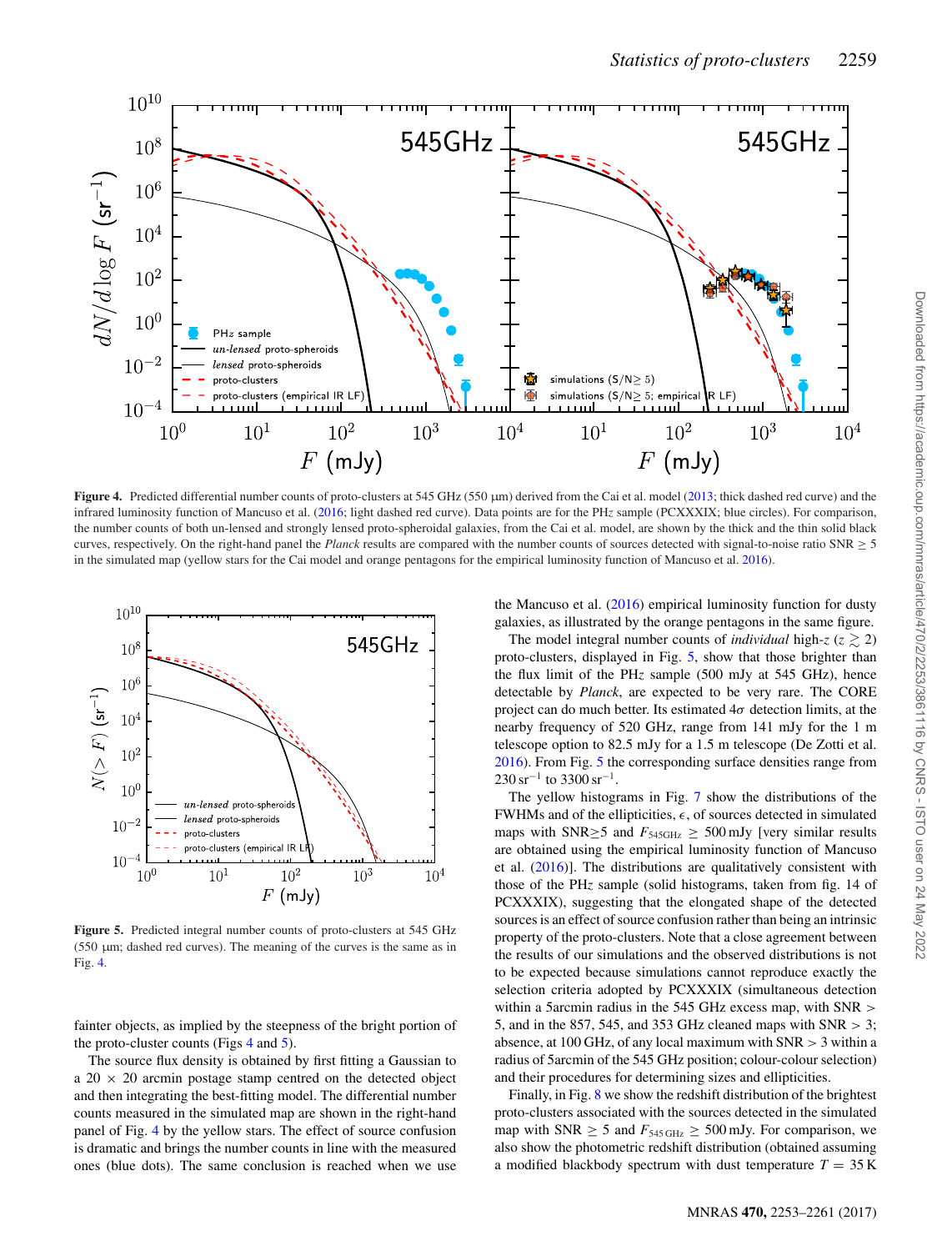



 $S/N \ge 5$ ,  $F_{\rm 545GHz} \ge 500$ mJy

 $Planck$  XXVII (T=35K)

Figure 6. Examples of sources detected in the 545 GHz simulated map (black and white image in the background). The red ellipsis is the Gaussian fit to the detection, while the spots mark the five brightest proto-clusters within the ellipsis, scaled in size according to their flux density (i.e. the brighter the clump, the bigger the spot).

25

20

 $\begin{array}{c}\n\text{# objects} \\
\hline\n\text{the right of the right,}\n\end{array}$ 

 $\overline{5}$ 

 $\sqrt{ }$  $1.0$ 



**Figure 7.** Distribution of FWHMs and ellipticities,  $\epsilon$ , derived from the simulations for detections with SNR  $\geq$  5 and  $F_{545\text{GHz}} \geq 500 \text{ mJy}$  (yellow histograms), compared to those measured for the PH*z* sample, normalized to the number of sources in the simulation (solid line). The FWHM is defined as (FWHM $_{\rm major}\times$  FWHM $_{\rm minor}$ )<sup>1/2</sup> where FWHM $_{\rm major}$  and FWHM $_{\rm minor}$  are the major and the minor FWHM derived from the Gaussin fit, while the ellipticity is defined as  $\epsilon = [1 - (FWHM_{minor}/FWHM_{major})^2]^{1/2}$ . Note that the simulations cannot reproduce accurately the selection criteria of the PH*z* sample, nor the procedures for measuring the FWHM and the ellipticity. Hence a precise match between the model and the observed distributions cannot be expected (see text).

and dust emissivity index  $\beta = 1.5$ ) of the *Herschel*/SPIRE detected sources associated with the *Planck* candidate proto-clusters (Planck Collaboration XXVII 2015, black histogram in the same figure). Both histograms peak in the redshift range *z* = 1.5−3 showing the great potential offered by the *Planck* catalogue for studying the early phases of clusters formation.

#### **6 CONCLUSIONS**

The PHz catalogue appears to be dominated by overdensities of star-forming galaxies plus a small fraction of strongly gravitationally lensed galaxies (around 3 per cent; Planck Collaboration XXVII 2015). Motivated by these results, we have updated the N05

3.5 4.0 **Figure 8.** Redshift distribution of the brightest proto-clusters associated with the sources detected in the simulation with  $SNR \geq 5$  and  $F_{545GHz}$  $\geq$  500 mJy (yellow histogram). For comparison we show the photometric redshift distribution of the *Planck* candidate proto-clusters (Planck Collaboration XXVII 2015) derived from the associated *Herschel*/SPIRE sources (black line) assuming a modified blackbody spectrum with dust temperature

4.5

predictions for the number counts of proto-clusters of star-forming galaxies and compared them with observational estimates.

 $T = 35$  K and dust emissivity index  $\beta = 1.5$ .

1.5

2.0

2.5

3.0

 $\overline{z}$ 

We stress that our results are largely model-independent. The basic ingredients of our calculations are the sub-mm luminosity functions of high-*z* galaxies and their spatial correlation function. The luminosity functions have been observationally determined up to  $z \approx 4$ , based on *Herschel* survey data (Gruppioni et al. 2013). The model we have used reproduces very well the observational determinations at each redshift (Cai et al. 2013; Bonato et al. 2014). Furthermore, we have shown that the results do not change significantly if the model is replaced by an empirical fit of the observed luminosity function of dusty galaxies (Mancuso et al. 2016). As